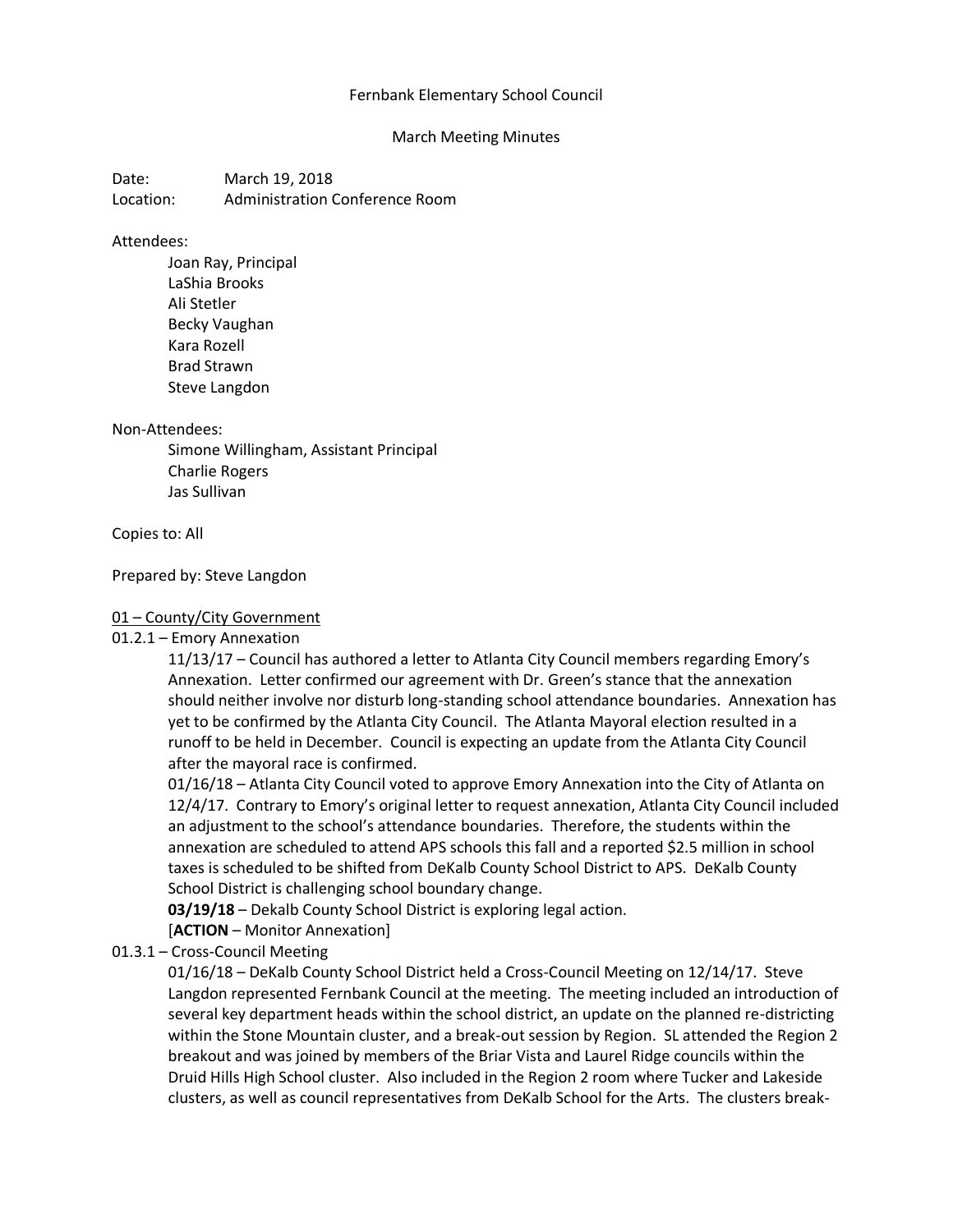out topic was "how can the councils better support the needs of the students." Each group discussed and shared notes with the other Region 2 clusters. DCSD staff made record of the notes and distributed to all Region councils. There is a follow-up meeting on 2/22/18. SL is scheduled to attend.

03/19/18 – A second Cross-Council meeting was held February 22<sup>nd</sup> and was attended by Steve Langdon. The meeting once again included presentations by Dekalb County School District department heads and a breakout session by Region and by Cluster. Our Druid Hills cluster breakout session was well attended with school representatives from all 7 schools except McLendon Elem. The cluster representations brainstormed on several goals to better support our students, but concluded that the best first step would be to create a Council Community within the Druid Hills cluster schools. Cluster representatives plan to meet in April to continue working on the creation of the DH Council Community.

[**ACTION** – Attend initial Council Cluster meeting]

# 02 – Future Student Population

# 02.1.1 – Briar Vista Elementary K-8 Montessori

9/18/17 - Erin Littles from the Briar Vista Elementary (BVE) School Council was a guest attendee. She came to discuss a proposal that BVE become a Montessori-only Kindergarten through  $8<sup>th</sup>$ Grade school. As part of this proposal, the traditional learner students at BVE would join Fernbank. There are currently approximately 500 students at BVE, of which slightly more than half are students within the Montessori program, some are from within the BVE attendance zone but most are from School Choice. The Council recommended that we hold a special Council meeting in October to discuss further and request Marshall Orson attend to provide further information from DeKalb County.

11/13/17 – No updates to BVE's future plans.

01/16/18 – No updates to BVE's future plans. Members of the Council and Ms. Ray to contact BVE Council and Principal Neill to discuss further.

**03/19/18** – No updates on BVE's future plans. Topic will be closed pending any changes from the School District.

[CLOSED]

# 02.2.1 – Stabilize Attendance Zone

11/13/17 – John Lewis Elementary remains on target for a fall '19 opening and therefore the Fernbank students from the Buford Highway corridor will have a new school in less than 2 years. With the expected vacancy of ~225 seats, in addition to the BVE expansion, the Council discussed other options to stabilize Fernbank's future student population including a continuous attendance zone expansion into Medlock, transition to a K-8 school, increasing the gifted program population and continuing to offer overflow expansion to other Dekalb County schools. Council agreed that a meeting with Dr. Green should be scheduled to discuss further. 01/16/18 – Meeting held with Dr. Green on 12/19/18. Fernbank was represented by Charlie Rogers, Brad Strawn, Sarah Boelhouwer and Beth Collums. Marshall Orson was also in attendance. At the meeting Fernbank representatives brought forth the topic that our community is interested in stabilizing our attendance zone and not interested in being a swing school once John Lewis Elementary is opens in 2019. Stabilizing our attendance zone would help the County by shoring up the western boundary to APS. Dr. Green acknowledged that Fernbank stepped up when asked to meet the needs of the County regarding temporary redistricting within the Cross Keys Cluster and that Fernbank would not be asked to do that again. Fernbank members brought forth ideas for discussion regarding a stable attendance zone. Dr.